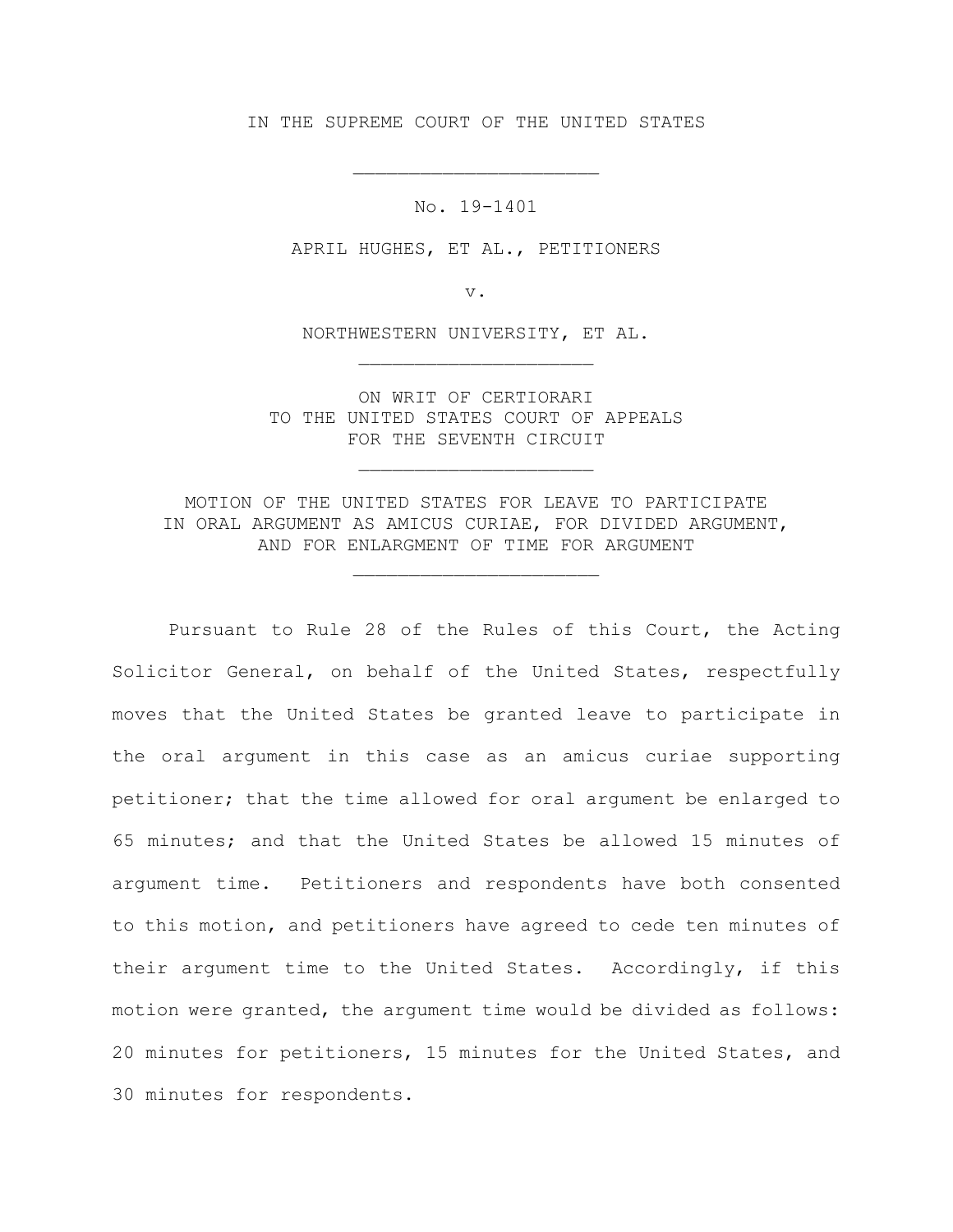This case concerns the scope of the fiduciary duties imposed on employee-benefit plan fiduciaries by the Employee Retirement Income Security Act of 1974 (ERISA), 29 U.S.C. 1001 et seq. Specifically, the case concerns whether petitioners - participants in two defined-contribution ERISA plans -- stated a claim for relief against those plans' fiduciaries (respondents) for breach of ERISA's duty of prudence, 29 U.S.C. 1104(a)(1)(B), by plausibly alleging that the fiduciaries caused the plans to pay investment-management or administrative fees higher than those available for other materially identical investment products or services. Petitioners allege that respondents allowed plan participants to invest in retail-class investment funds even though identical institutional-class investment funds with lower fees were available to the plans based on their size. Petitioners further allege that respondents failed to monitor the costs paid by the plans for administrative services and use various methods to reduce those costs. The court of appeals held that petitioners' allegations failed to state a plausible claim for relief under ERISA.

The United States has filed a brief as amicus curiae in support of petitioners, arguing that the court of appeals erred in concluding that petitioners' factual allegations, if proven, would

2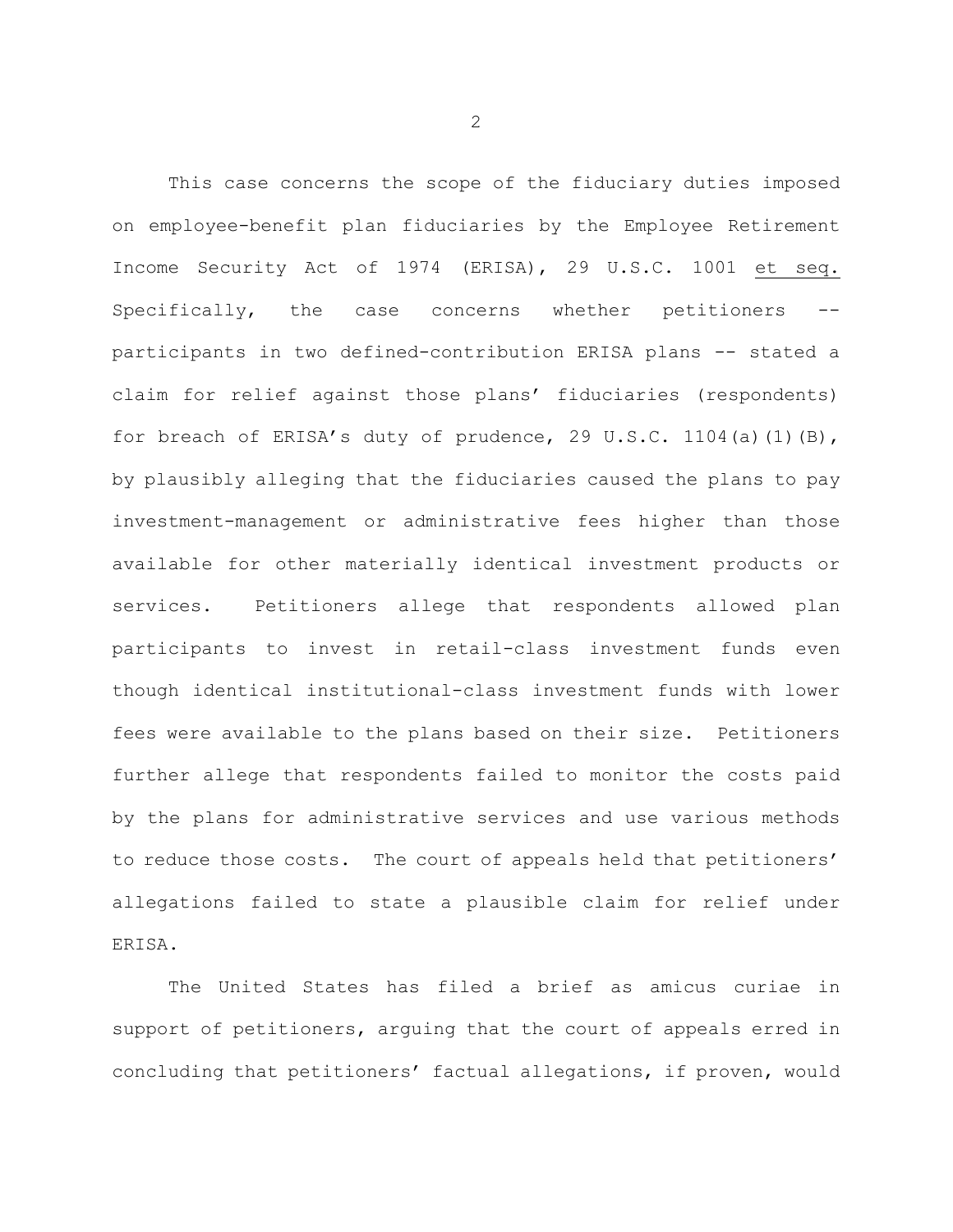not show a violation of ERISA's duty of prudence. The United States' brief urges this Court to reverse the judgment of the court of appeals and remand for appropriate further proceedings.

The United States has a substantial interest in this case. At the Court's invitation, the United States filed a brief as amicus curiae at the petition stage of this case. The Secretary of Labor has primary authority for administering ERISA. And the Department of Labor has consistently advised ERISA fiduciaries of their obligations to limit the fees and other costs paid by plan participants, in recognition of the fact that even small differences in costs can significantly reduce the value of employees' investment accounts at retirement.

The government has previously presented oral argument in other cases addressing the scope of ERISA's fiduciary duties and the statute's other protections for plan participants and beneficiaries. See, e.g., Retirement Plans Comm. of IBM v. Jander, 140 S. Ct. 592 (2020); Tibble v. Edison Int'l, 575 U.S. 523 (2015); Fifth Third Bancorp v. Dudenhoeffer, 573 U.S. 409 (2014); LaRue v. DeWolff, Boberg & Assocs., Inc., 552 U.S. 248 (2008); Varity Corp. v. Howe, 516 U.S. 489 (1996). The government's participation in oral argument in this case will provide the federal perspective on, among other things, the

3